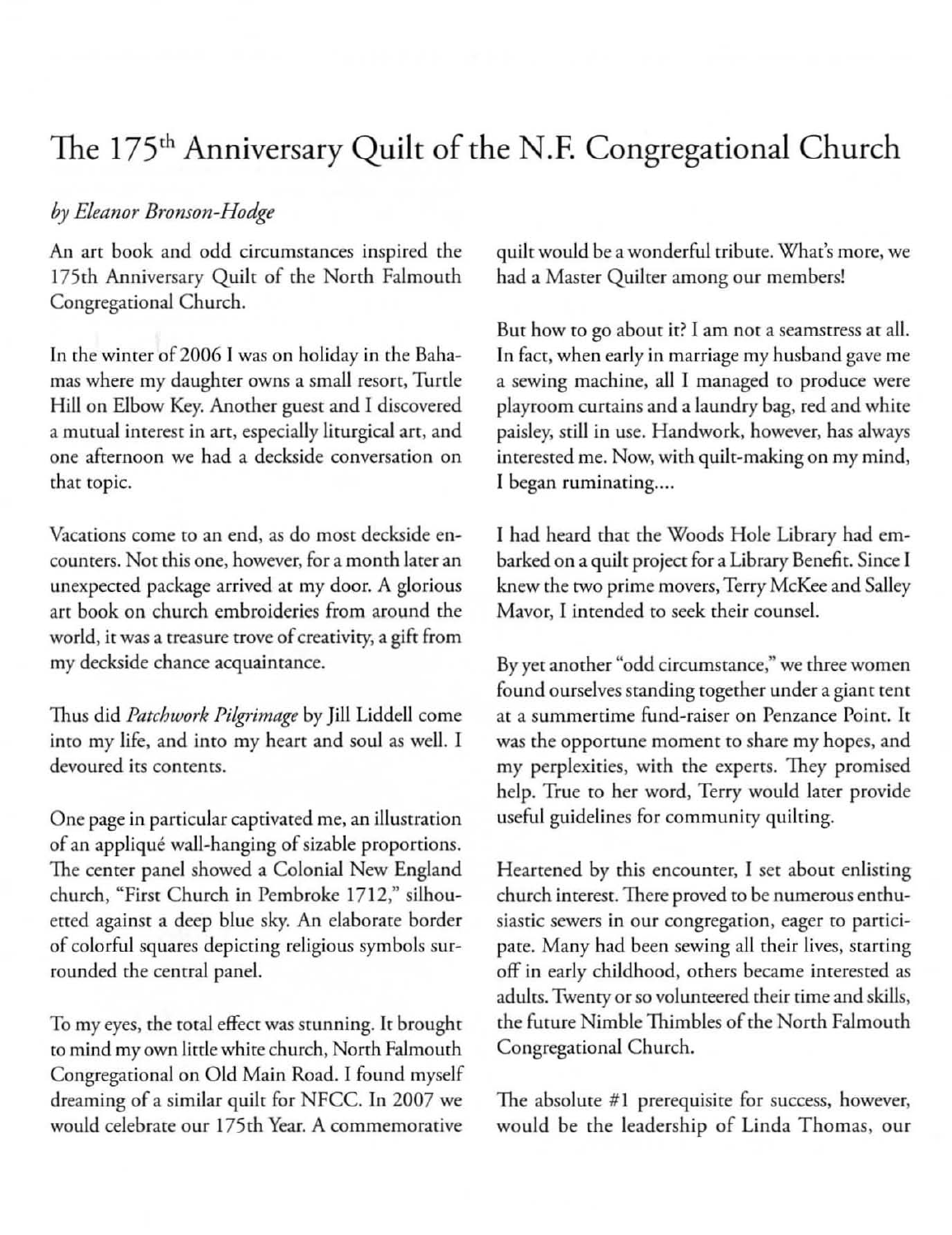church's Master Quilter. Linda is passionate about quilting. Although she has a family and full-time job, **sings in the choir and serves as Church Treasurer, she nevertheless creates quilt after quilt, each one imaginative and unique.** 

Kits for the border squares were made ready for the Nimble Thimbles. Thanks to Linda's expertise, they provided everything possibly needed: patterns, fabrics, instructions, even needles and spools of

Early on, I had discussed the proposal with her and she liked the idea. **Now, with other quilrers**  wanting to take part, she really caught fire, even agreeing to head up the project, if so desired. **With her commitment,**  we could embark with **confidence on this intr iguing bur challenging**  undertaking. Her leadership was definitely "so **desired."** 

By November of 2006 the Anniversary Quilt **was underway. Linda was Designer and Fabricator.**  I would serve as the Co**ordinator and, as needed, Encourager!** 

the Pembroke quilt to the special individuality of our church. Linda began at the focal point, the center panel. There



North Falmouth Congregational Church quilters. From left to right: Denise Sullivan, Barbara Rountree, Betty Galbraith, Sally Eldridge, Designer Linda Thomas, Judy Crossman, Martha Rosewell, and **Joyce Bock. Photo by Barbara Rounrree.** 

she portrayed in appliqué the white façade, flanked by fanciful shrubbery and graced by the spire of the "new" steeple which replaced the original domed clock tower toppled by the Hurricane of 1938.

Betty Galbraith and Jan Winslow. Fellow quilters **provided ten other nine-inch squares, portraying**  familiar Christian symbols in bold design.

thread. No thimbles' As **to distr ibutio n, it was "first come, first served,"**  swapping allowed and no deadlines, a nonsystem which worked **juSt fine.** 

As best I could, I kept **track of the squares, who**  had which and at what stage. Some were returned speedily; others, more leisurely. Would all of them finally show **up**? Time was passing **and much yet remained**  to be done. Could the quilt really be finished by November 4th?

The Nimble Thimbles **rose to the occasion, pro**ducing fourteen colorful emblematic squares to **frame linda's handsome** 

The four corners, a **pa t c hw o rk pa tt e rn**  named "Perpetual Motion," were created by

20